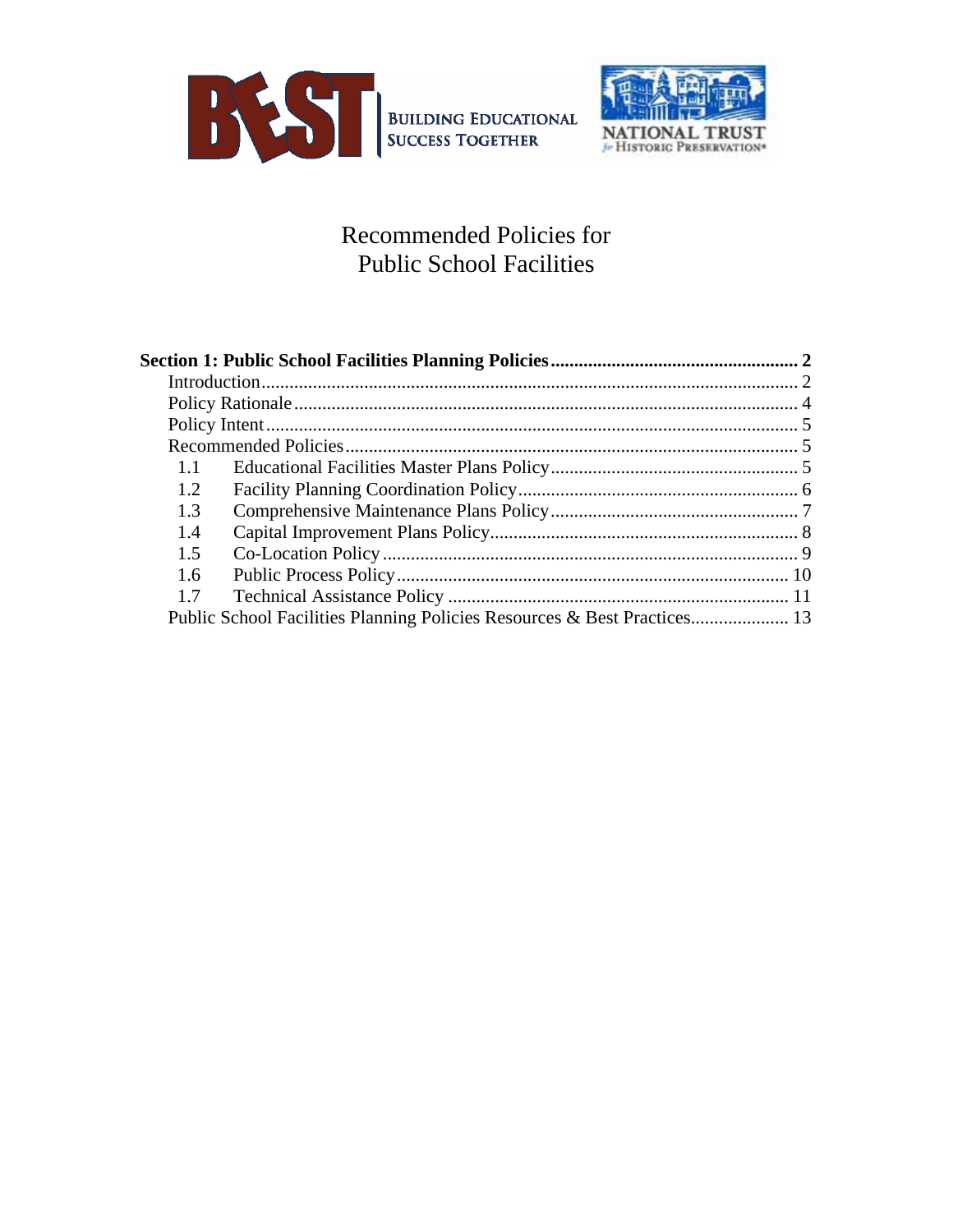# **Section 1: Public School Facilities Planning Policies**

## *Introduction*

It is the responsibility of each state to ensure that every child has access to a quality education. In many states, the courts have determined that school facilities that provide educational settings suited to the state's determined curriculum are a significant part of this responsibility. However, school facility management and construction have traditionally been entirely the responsibility of the school district. Many states, particularly those who have increased their funding to local school districts are putting in place policies, procedures and technical assistance to ensure that their public school facilities are educationally adequate.

The purpose of this paper is to provide policy guidance and recommendations to elected and appointed officials and administrators at the State, local, and school district level to improve **facilities planning** in order to support and enhance the delivery of educational programs and services for students and teachers. The implementation of policies that result in high quality, high-performing, well designed and maintained school facilities has a direct and indirect impact on the teaching and learning process. Effective facilities management can contribute to the success of every student in every school in the United States.

In 2001, led by the  $21<sup>st</sup>$  Century School Fund (21CSF), and supported by the Ford Foundation, a group of very experienced school facility and community-based groups came together in a collaboration called BEST (Building Educational Success Together). The BEST partners are: 21CSF; the Education Law Center (Newark, NJ); Neighborhood Capital Budget Group (Chicago, IL); the Knowledgeworks Foundation (Cincinnati, OH); The National Trust for Historic Preservation (Washington, DC); the National Clearinghouse for Educational Facilities (Washington, DC), New Schools Better Neighborhoods (Los Angeles, CA), New Visions for Public Schools (New York, NY), and Mark Schneider (State University of New York at Stony Brook).

The BEST partners developed a four-part policy agenda: 1) Increase public participation in **facilities planning**, 2) create and support **schools as centers of community** that offer school-based supports to children to eliminate barriers to success and serve the broader community, 3) improve **facilities management**, including maintenance and capital improvement programs and 4) secure adequate and equitable **facilities funding**. We have developed recommended school facility policies in these four areas. **This paper is the first part of an effort to address our four-part policy agenda.** 

State policy reform is one tool for affecting the planning, design, construction, maintenance and funding practices and processes at the state and local school district levels. However, state level standards and control must be carefully developed and applied, so that creativity, public participation, and local priorities can drive the facility planning and design outcomes.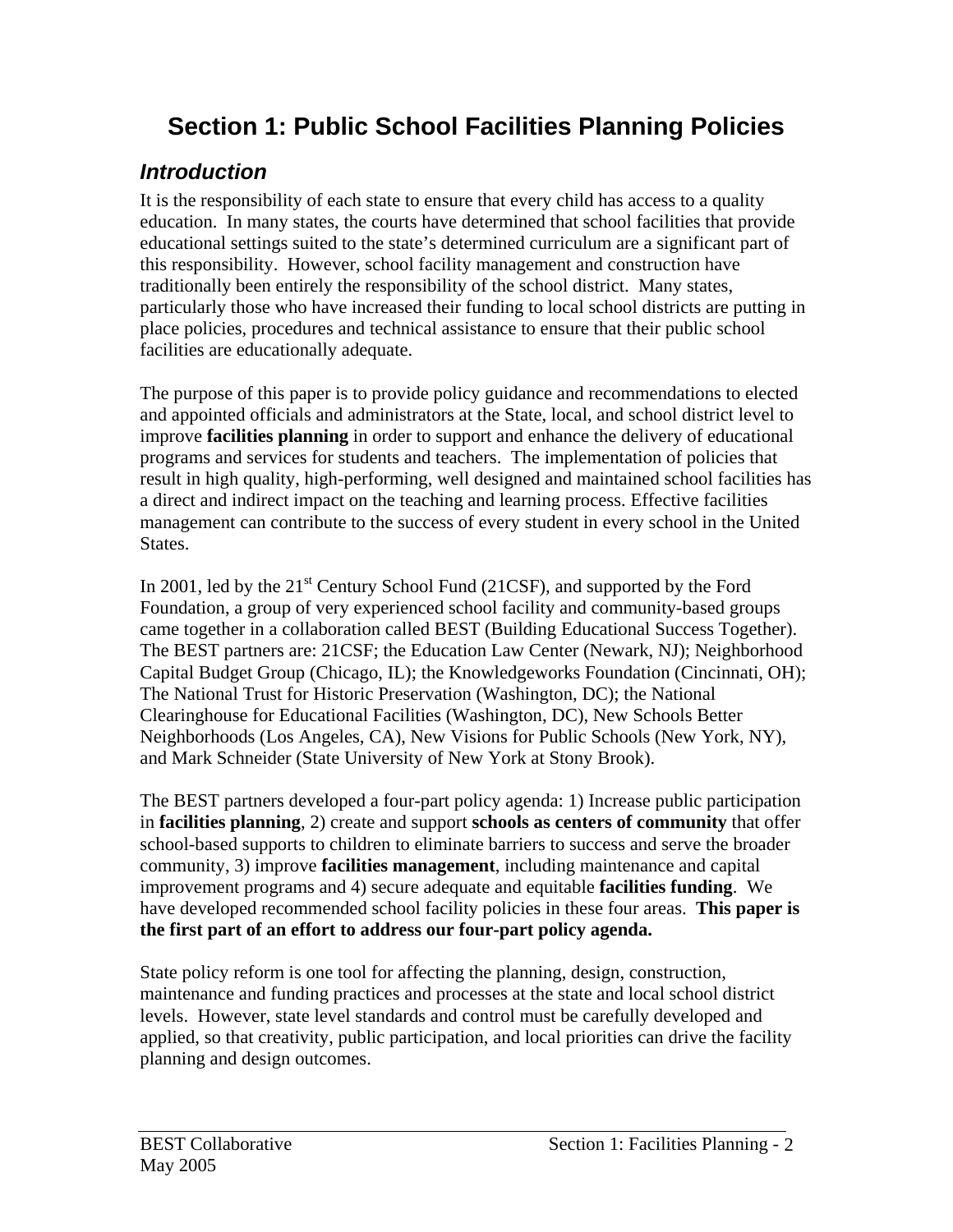These school facilities policies may be used to:

- assess your state and local policies—compare these recommended policies to your state and school district's policies;
- facilitate a discussion among teachers, parents, students, principals, facility managers, community and business leaders, about any policy barriers to well-maintained, educationally adequate school facilities;
- identify policy or funding incentives that can be adopted to support high quality educational facilities for all children; and
- build consensus for state level mandates that require local school districts to engage in best practice for school facility condition, design and utilization.

We hope that others will correspond with us, critique our work, offer suggestions, substitutions or additions to any or all areas. We also hope that we will receive accounts of successes or failures in using or implementing the policies or elements at any level.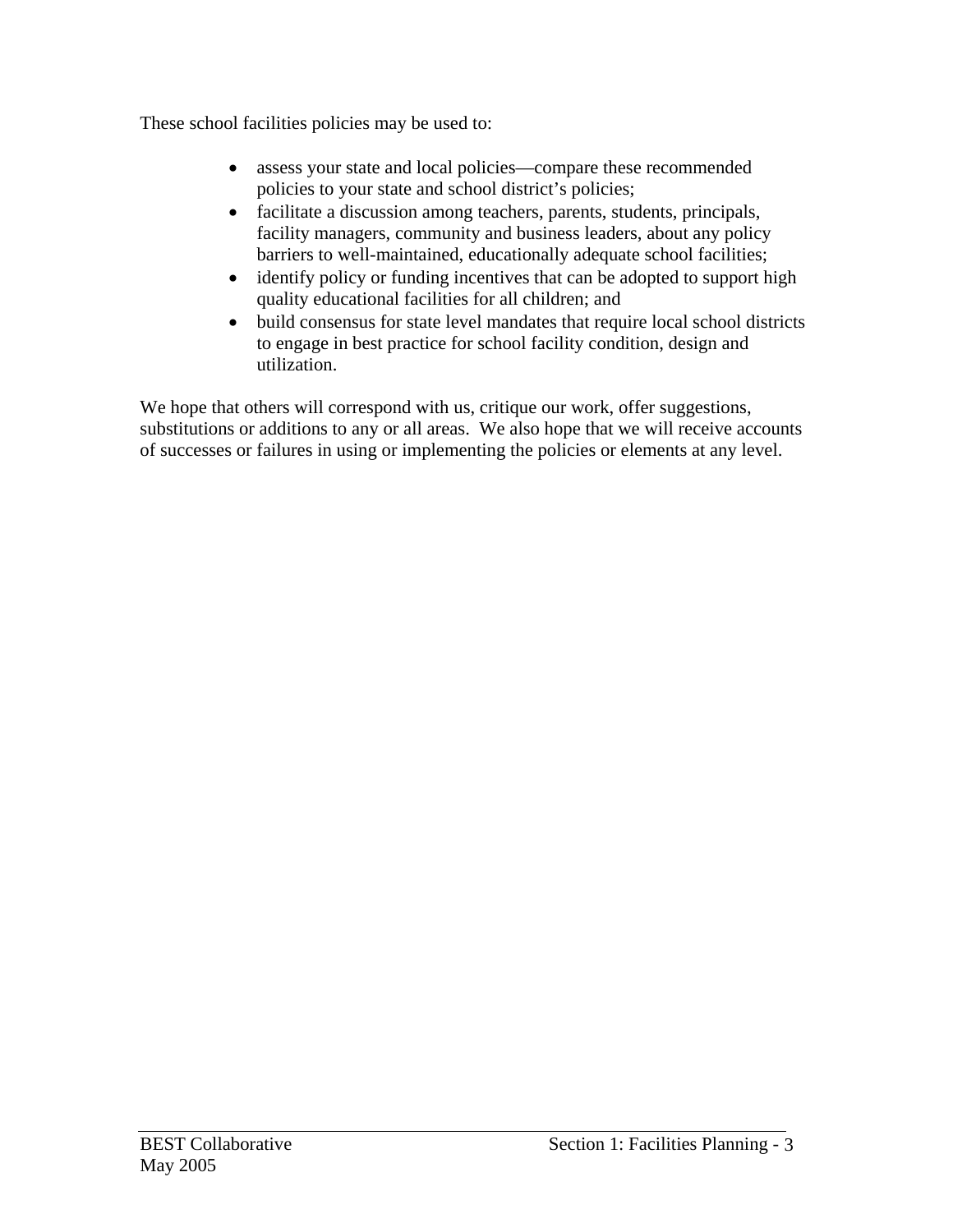# *Policy Rationale*

Comprehensive planning ensures the most efficient and cost effective use of taxpayer dollars. School facility planning should be a natural part of community planning, but alltoo-frequently it is not undertaken. These policies do not propose to examine the full array of community planning but, instead, focus on the role of school facility planning. School facility planning is not an outgrowth of community planning. Rather, it is a unique process that recognizes the importance of education and the role of the public school in the community planning process. It should be integrated into community planning and not viewed as a supplement to the overall planning process. Like other focused planning processes, school facility planning has goals, objectives, data, and constituents that may, or may not, overlap, with other interests. Some of the specific aspects of the school facility planning process are described below.

School facility planning assures that public schools fit into the overall growth and zoning plans and projects for the neighborhood and/or community. Developing a dialogue between the various planning entities can provide for the exchange of information and data so that comprehensive plans address all of the needs and requirements of the constituents. Integrating school facility planning into municipal plans and municipal plans into educational facility plans can reduce or eliminate the many negative effects of independent and isolated planning that can lead to such problems as overcrowded schools, underutilized schools, sprawl, and increased costs for public infrastructure. Integrating school facility planning creates opportunities for establishing the school building as a focal point in the neighborhood or community and for developing a sense of pride and identity. Cooperative planning enables communities to be creative in building and land utilization, which could for example, economically combine some of the multiple needs and requirements for schools, recreation, daycare, senior citizens, health and social services, and libraries.

Broad-community involvement in school facility planning means an open, regular, public process, which can help identify educational and community needs and create solutions for school building and other neighborhood and community problems. It also can increase long-term community support for schools, which yields positive benefits for the community and for students. This type of planning also recognizes that there is generally an increasing population that does not have a direct relationship with the public schools and that these citizens have needs for services that can be provided within or adjacent to the public school building.

Very often most decisions in the school facility planning and design process are considered the domain of school administrators, professional planners, architects, and engineers, with local school constituents and community involvement included at the end of the process. Many school board members, superintendents, and school district operating officers, in addition to community stakeholders, are not trained or experienced in school facilities planning or management. In many older urban communities, school renovation and construction have been absent from the public agenda for so long that communities are unfamiliar with the processes, concepts and requirements for democratic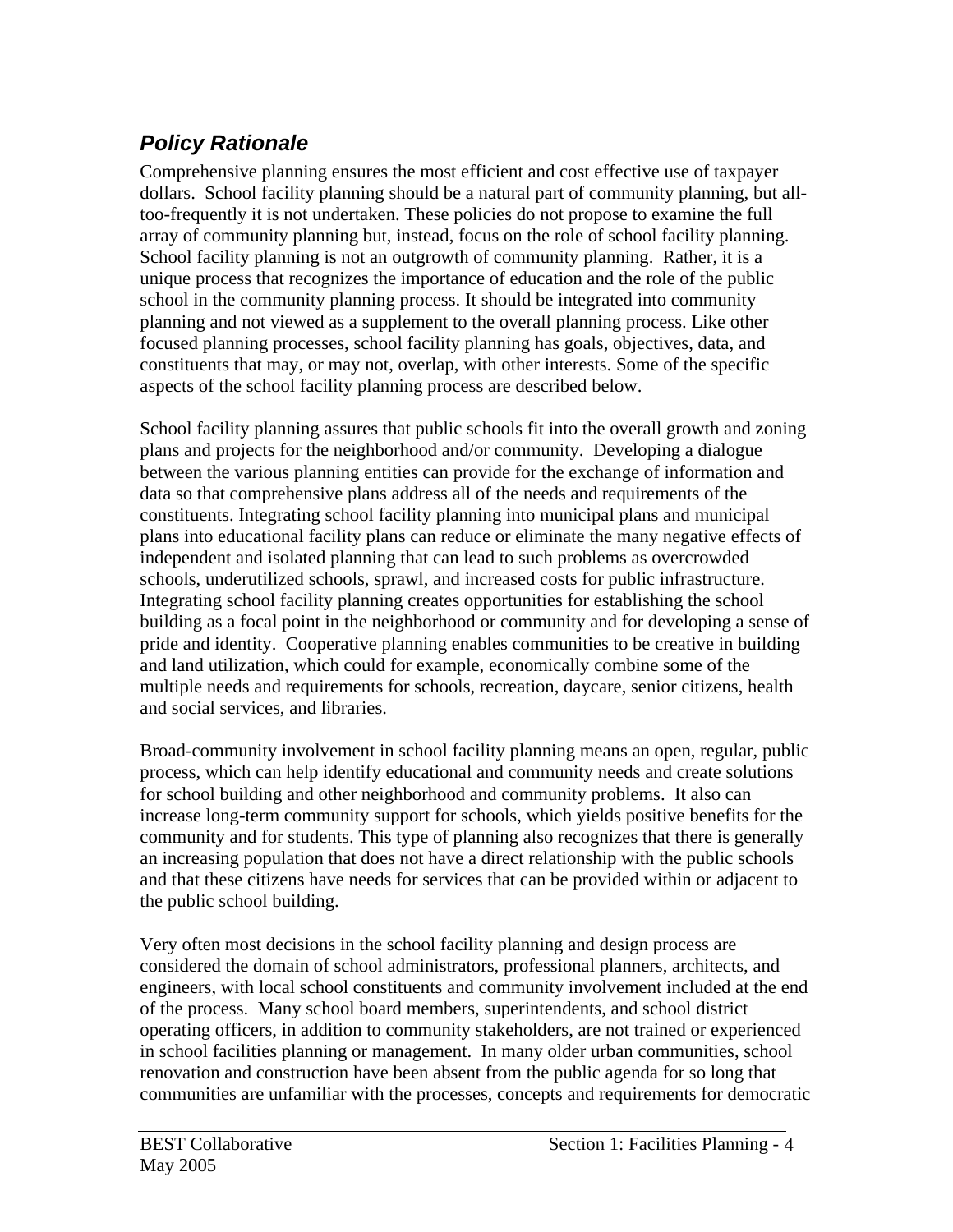action regarding school planning, design and construction. This is also true for smaller school districts where capital improvements are only undertaken when the building has outlived its useful life, deferred maintenance has mounted to the point of requiring a major renovation or a replacement school project, or there are significant changes in demographics of the community (increasing or declining enrollments).

If members of a community are involved in the process, school facilities are likely to be better designed, better built, better maintained, widely used, and supported by more members of the entire community. Residents, communities, and local school personnel pay for and/or live with the long-term decisions made about school facilities. These individuals need to be educated about the facility planning, design, construction and renovation processes and options they need to be aware of as they approach and make decisions about the planning and design of school buildings. The development and adoption of long-range educational facility master plans that are integrated with municipal plans for other citizen services (and visa versa) establishes a framework for moving forward. These plans can then form the basis for decisions and implementation plans that are not dependent upon elected or appointed municipal officials, school board members, or the superintendent of schools.

# *Policy Intent*

*To ensure that educational facility planning is a regular part of all planning activities at the state, city, town, and school district levels, with broad public participation and an integrated approach that is coordinated and reciprocal between the entities.* 

## *Recommended Policies*

### **1.1 Educational Facilities Master Plans Policy**

**The State Department of Education should require all school districts to prepare a long range Educational Facilities Master Plan (EFMP), with annual revisions and/or updates that follow an established format or outline. These plans should be reviewed, commented upon, and/or approved by the department.** 

An Educational Facilities Master Plan (EFMP) is a long-range plan, often established as a plan for at least a ten-year period. It usually includes information on the following subjects:

- a) educational goals, standards, and guidelines;
- b) educational instructional programs and services;
- c) the capacity in the existing schools and their utilization;
- d) community analysis, including current and projected demographics, land usage, transportation plans, residential and commercial development, private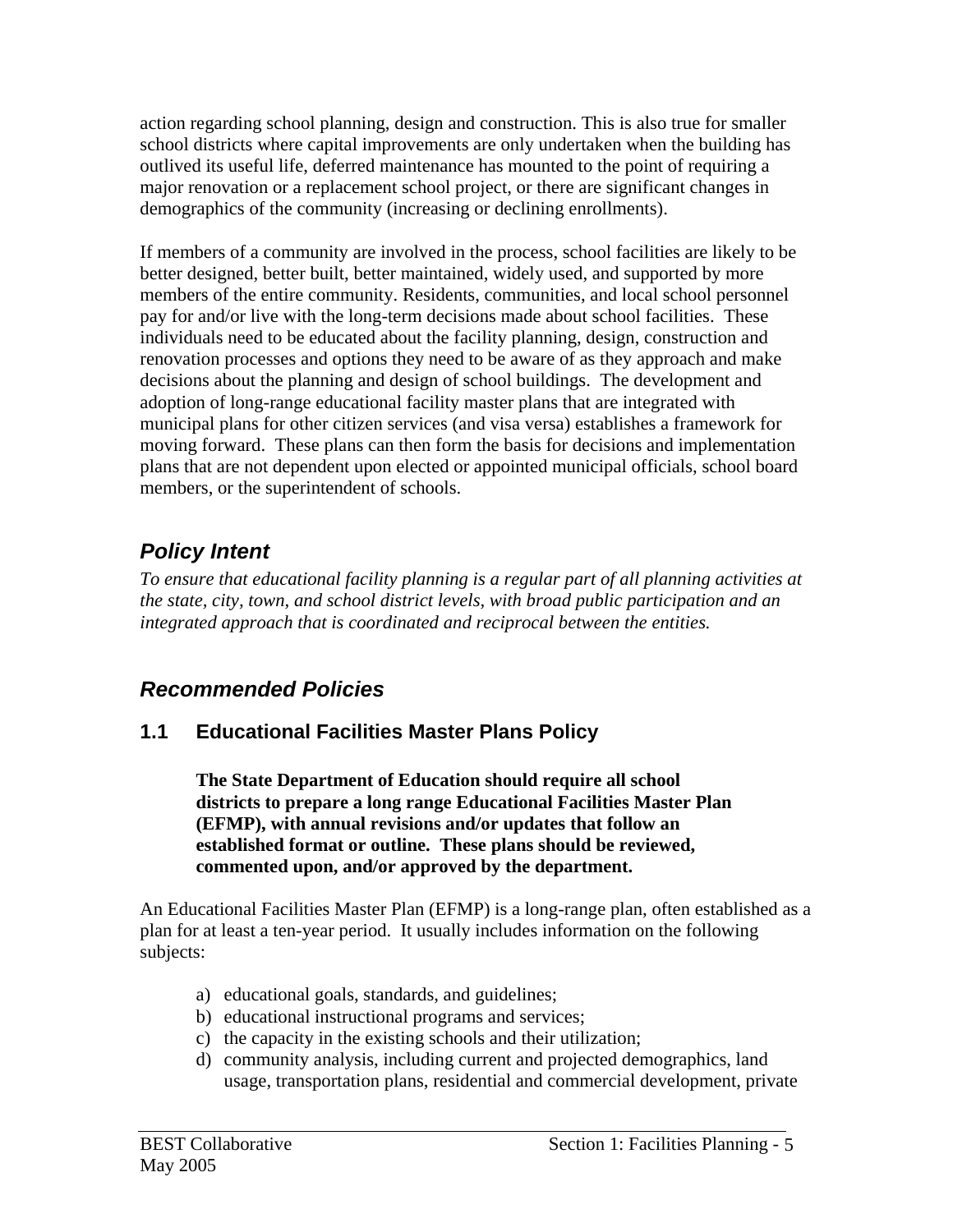schools, plans for water and sewage service expansion and/or redevelopment, and institutions of higher education;

- e) an educational facility inventory and an assessment of the building conditions;
- f) historical and projected enrollment data;
- g) an analysis of the facility needs and requirements of the district (based upon the data and information);
- h) the consideration of options for addressing the needs and requirements;
- i) identified potential sources of funding for implementation; and
- j) a description of the process, procedure, and timeline for community participation in the development of the plan.

An EFMP, once adopted or approved, can be the basis for the development of a capital improvement program for the school district. The Capital Improvement Plan (CIP) could include projects for major renovations, additions, renovations combined with additions, new schools to accommodate or provide for consolidations and/or school closures, school replacements, replacement of building systems and/or components, acquisition of future school sites, and purchase or lease of relocate-able classrooms. The CIP sets priorities, establishes timelines and the sequence of the projects, cost estimates for each project, and the potential sources of funding.

School building improvements and new construction have a major impact on education of the students and the school community. Therefore, each school project should be carefully planned and coordinated in relationship to other school projects and the larger community. Educational facility master planning should be pro-active, not reactive. The development and submission of an EFMP can assure the community that the school district is well prepared for the future and the potential changes that may impact the condition and utilization of their school buildings. Coordination should be encouraged between the different local government agencies and the school district in order to facilitate effective educational facility planning.

# **1.2 Facility Planning Coordination Policy**

#### **The State Department of Education should require school districts to develop methods and procedures to coordinate school district facility planning with local governments and related comprehensive community plans.**

School districts rely heavily on accurate and reliable information from local governments for critical data and information to prepare an EFMP. The methods and procedures that they establish to coordinate the activities and the flow of information and mutual support can greatly improve the process and the eventual product.

It should also be noted that the goals and objectives included in municipal (town, township, city), county, and/or state community comprehensive planning should include and recognize the importance of the public school district and its contributions to the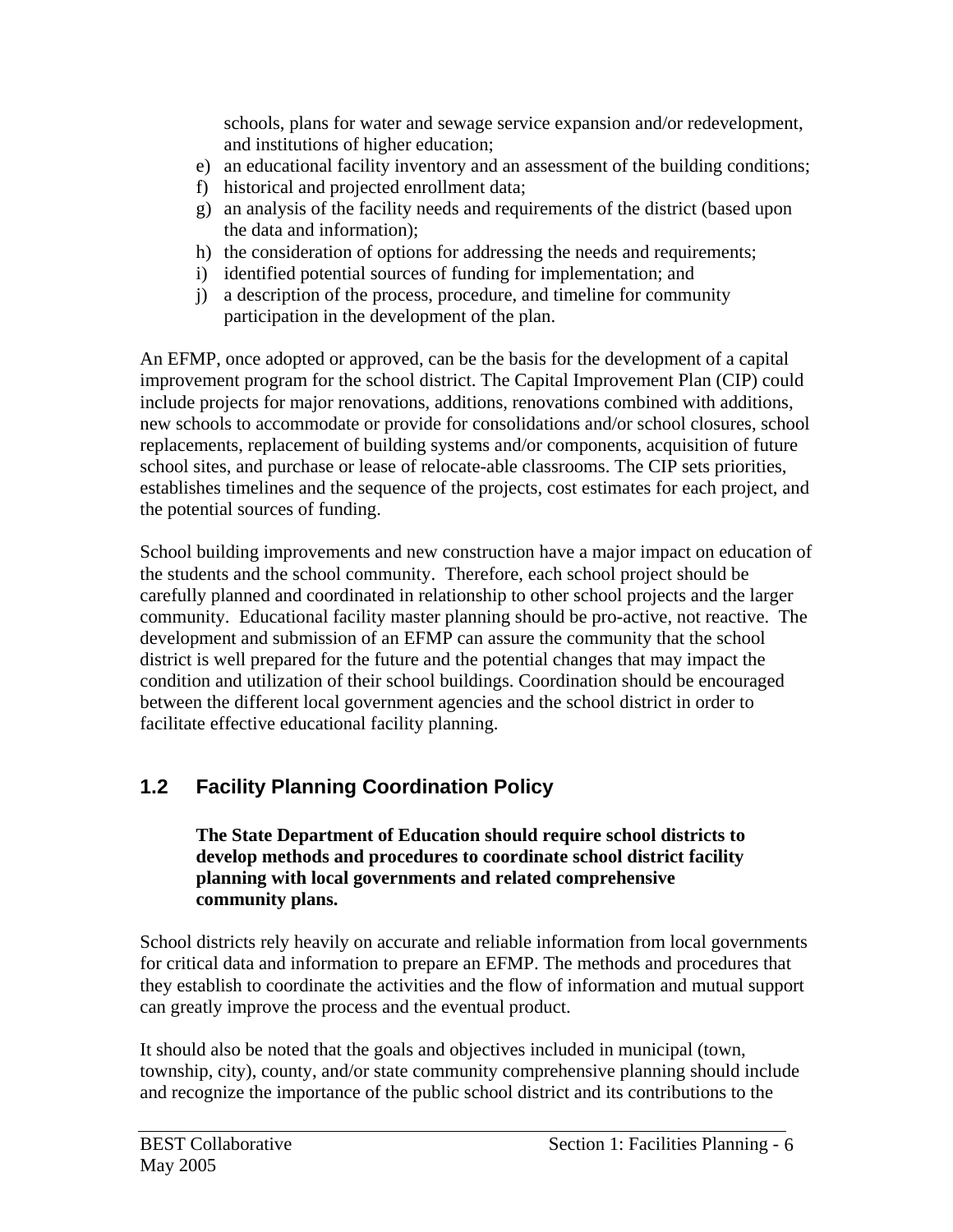quality of life in the community. As school districts develop an open dialogue and share information with these entities, they will be able to (a) obtain valuable information to assist them in their efforts to develop and update their EFMP, and (b) provide the planners at all levels of government with school district related information that will assist them in their community and neighborhood planning.

Community planning for such services as transportation, parks and recreation, senior citizen outreach and programming, and health care often takes place in different spheres that do not communicate well with one another. This is often complicated further by different budget cycles and/or requirements to segregate funding sources. However, it is clear that these community plans can have a major impact on the community as a whole and the well planned rehabilitation or placement of a school can contribute to a vibrant and successful community. When various factors, like bus routes and walk-ability, availability of parks and recreation spaces, proximity to libraries and shopping, are considered, the ability to develop a successful neighborhood or community that includes a public school as a point of pride is more likely.

Coordinating and sharing information pertaining to plans for residential development and/or redevelopment, for example, could result in a public school's renovation or development that is well-timed for the new residential community's student population. This type of coordination might improve the efficiency and effectiveness of the expenditure of taxpayer funds for the benefit of all citizens. Redevelopment could also be directed to utilize existing infrastructure rather than expenditures for new infrastructure (schools, other municipal service buildings, water and sewage service, and roads) and save the limited undeveloped areas in or adjacent to the community.

### **1.3 Comprehensive Maintenance Plans Policy**

#### **The State Department of Education should require school districts to develop a Comprehensive Maintenance Plan (CMP) with annual revisions and/or updates, and the Department should verify that these CMPs are being implemented.**

Public school districts invest taxpayer resources to develop and operate public school facilities within the district. They have a responsibility and obligation to protect and maintain that investment. They can best achieve this objective through the development and implementation of a Comprehensive Maintenance Plan (CMP). The CMP is a plan that recognizes that the proper maintenance of public school buildings can:

- a) help maintain a positive learning environment,
- b) maintain the assest value of the property,
- c) eliminate or reduce the number of fires, accidents, and other safety related hazards in or on the property,
- d) provide buildings that function efficiently,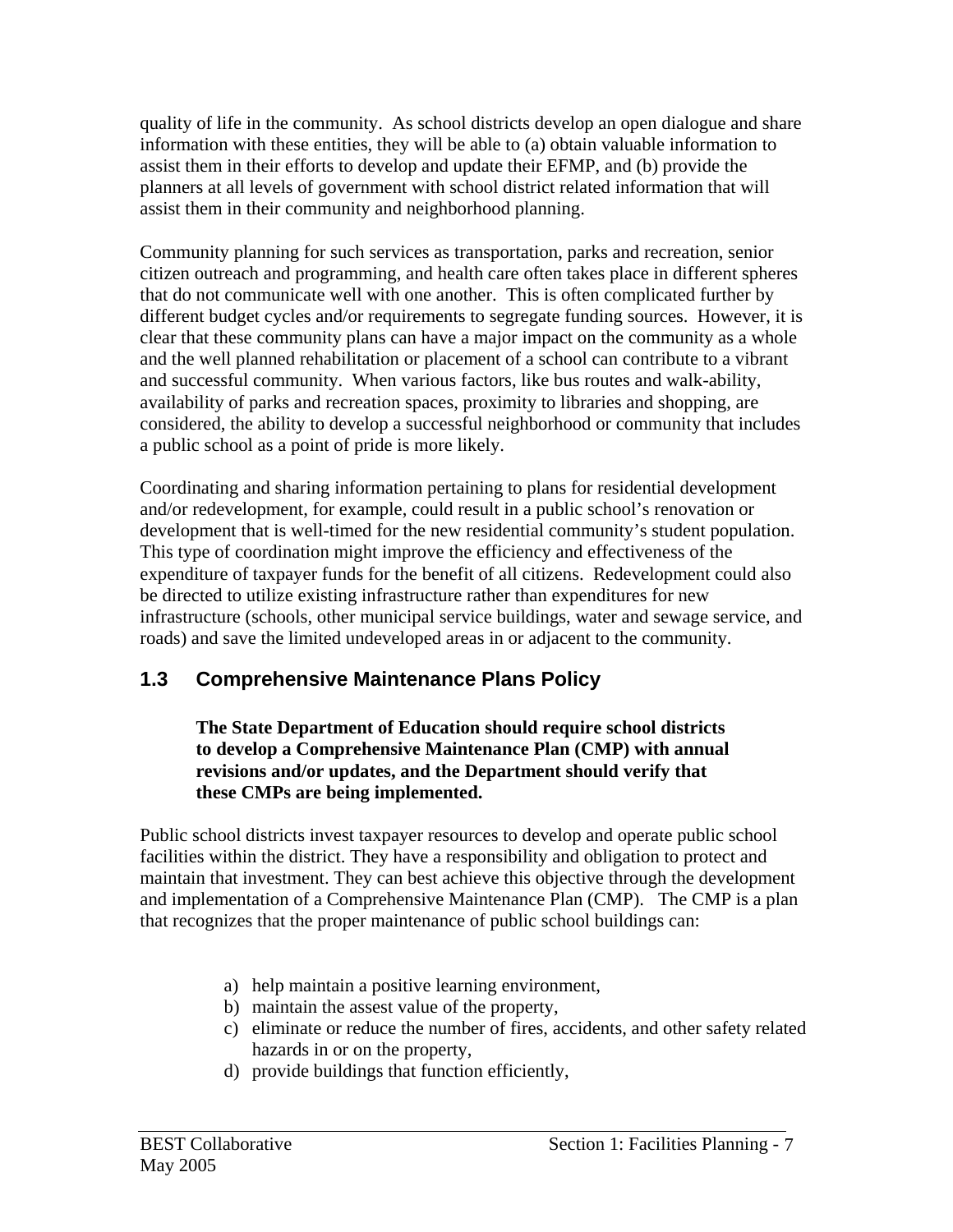- e) enable the continuous use of the school building without disruption to educational programs and services, and
- f) conserve energy.

The CMP generally includes information pertaining to:

- a) staffing and their respective activities and responsibilties;
- b) services provided by school district staff and those that are performed under contract;
- c) an inventory of the facilities and their condtion;
- d) a schedule for preventaive maintenance for various building systems and/or components as well as a schedule for potential replacement;
- e) the process and procdure for unscheduled maintenace and the handling of work orders;
- f) a description of schduled and/or unscheduled maintenance work that has been deferred due to lack of funds or personnel and/or changes in priorities; and
- g) budget information for the overall operation of the maintenance department and the implementation of the plan.

The state department of education should establish procedures for monitoring and verifying that the CMP are being implemented. This assures taxpayers at the local school system level and those responsible for the allocation of state funds, where provided, that the investments are being properly cared for. It makes good business sense and practice to protect capital investments that have a long life expectancy so that resources are not wasted or missused.

## **1.4 Capital Improvement Plans Policy**

**The State Department of Education should require school districts to prepare an educationally, socially, and fiscally responsible Capital Improvement Plan (CIP) and budget aligned with the longrange Educational Facility Master Plan (EFMP), comprehensive municipal plans, and the district's Comprehensive Maintenance Plans (CMP).** 

A Capital Improvement Program (CIP) should be based upon accurate and reliable data and information presented in an approved EFMP, comprehensive municipal plans, and the CMP. It should also be prepared with consideration given to the various competing needs and requirements of the district and the municipality. Careful implemention of the plan must distribute resources equitably within the school district to the highest priority projects with consideration being given to the condition and needs of the existing facilities and the possible socio-economic differences between and among the school attendance areas within the district.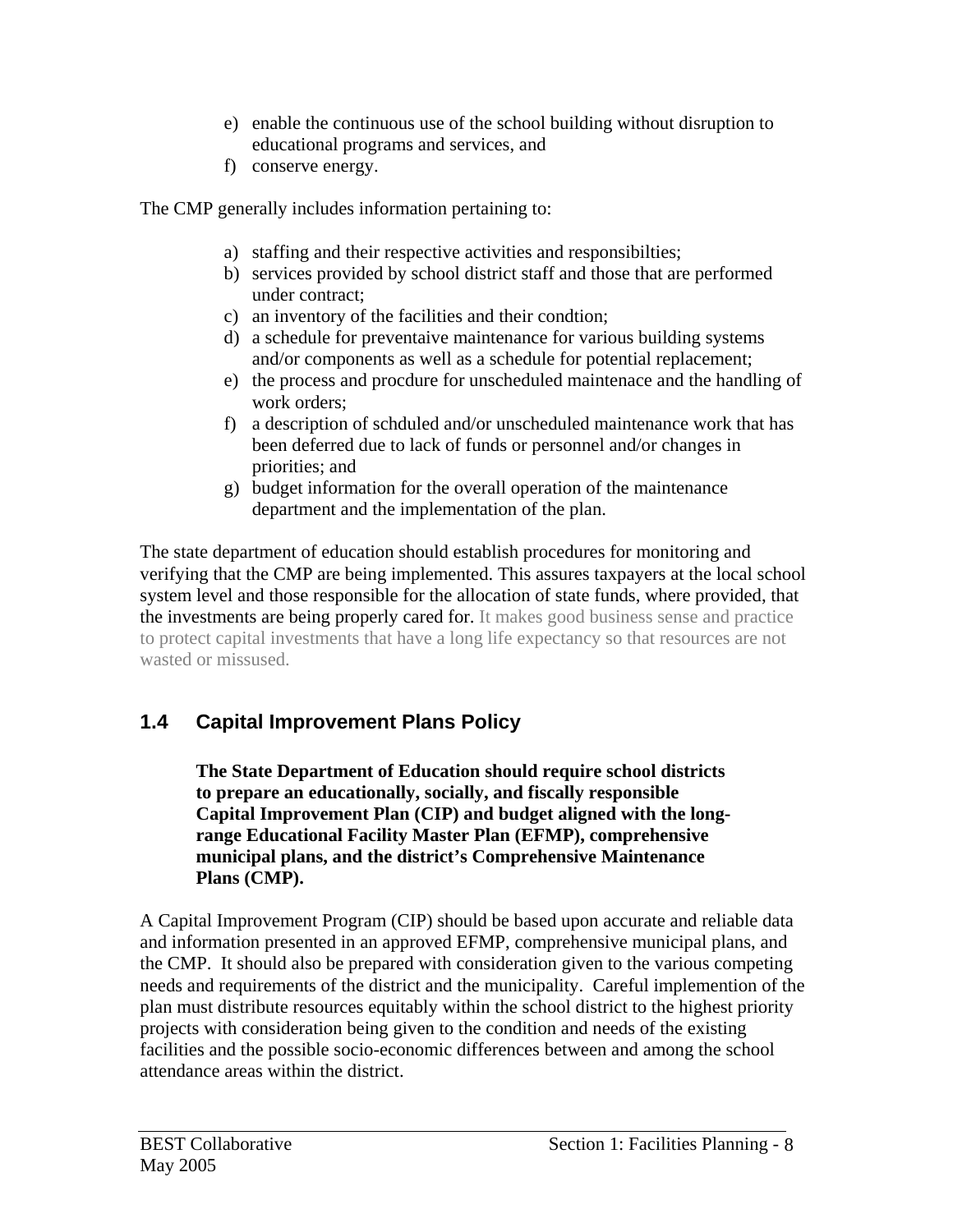The CIP once adopted and/or approved by the fiscal authorities, with community input and participation, should become the basis for moving forward with specific planning activities that will result in expenditures for the capital improvements. In the absence of this type of support, the plan is a just a document that has little hope or likelihood of implementation. With the support of the fiscal authories however, educational facility plans, municipal plans, and maintenance plans can be brought to completion. Capital Improvement Plans that are based upon sound and responsible plans and realistic budgets can garner wide support that will result in improved facilities to serve the community.

Although it can be politically expeditious to plan for facilities that the community cannot afford, these plans do not address the real needs and only postpone facing budget constraints and adverse community reactions and disappointment. Planning needs to be accompanied by solid estimates of the future fiscal capacity of the community and with achieveable plans to pay for the planned facilities and improvements. The CIP needs to recognize and consider the hard and soft costs of each project. This could include (but is not limited to) design fees, construction costs, inspection fees, permits, site acquisition, legal services, bond counsel and bond sale expenses, demolition costs, fees for disposing of demolished and waste materials, reasonable inflation estimates, movable furniture and equipment, and a contingency for unforseen conditions.

## **1.5 Co-Location Policy**

**The State Department of Education should require school districts to examine the opportunities for developing co-location, proximal location, and/or cooperative arrangements for the shared use of public school facilities with other public government entities (e.g. libraries, parks, senior centers, health clinics, etc.).**

Public school districts generally do not have unlimited resources, but rather have a list of projects in their CIP that far exceed the funding capabilities. In most communities, the individual departments and/or agencies have plans for capital projects to support their specific program requirements. Through joint planning efforts the school district and the municipal entity could develop a project that maximizes the potential for a cooperative arrangement, co-location, and/or proximal locations for some shared usage of a building and/or site. There are savings to be realized for both entities when there is shared use of a facility. These possible savings include site acquisition, design fees, construction or renovation costs, operating expenses, and maintenance costs.

Very often less wealthier school districts are confronted with extensive lists of educational facility needs while the municipality also has an extensive list of projects. Joint efforts can result in savings and the provision of services for the citizens in the community. Even in wealthier districts, it is appropriate for the district to examine these cooperative options. If the district can make these arrangements, it cannot only save some resources, but also be viewed as a positive and influential force in the community.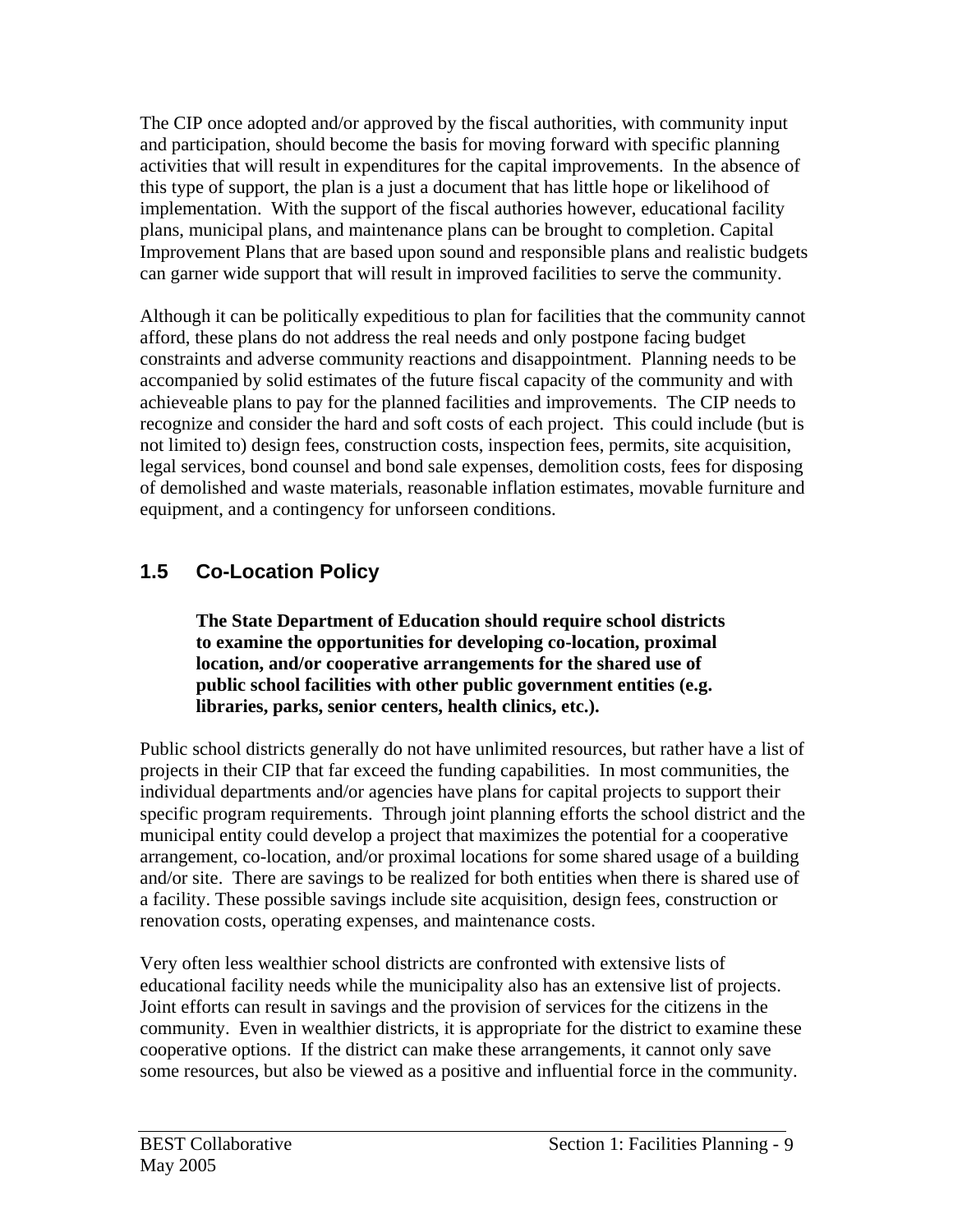Most current government structures have officials working and planning independently. There are instances of this occurring where neither entity within the municipality and/or the school district was aware of the other entity's project. This does not have to be the case. Many examples of the cooperative model can be replicated by school districts and their potential municipal partners. Complementary projects that benefit each entity and they can be accomplished can be planned and operated. Sometimes funding for specific projects precludes cooperation with other government agencies or functions or the sharing of scarce resources, but there are often innovative avenues that should be explored. Collaboration among government divisions should be promoted where facilities can contribute to the successful operations and delivery of programs and services to their constituents. Cooperative planning enables communities to be creative in building and land utilization while meeting multiple needs for community schools, recreation, health and human services, libraries, and social services, and the like.

There are decisions that must be made as these cooperative arrangements are explored and developed. A determination will need to be made regarding which entity will take the lead and be the contracting body for the design and construction or renovation of the facility. A written agreement for these aspects of the project, as well as the operation and maintenance should be formalized. It may be beneficial for one entity to have primary responsibility during the design and construction phase and another entity to have primary responsibility for operation and maintenance once the project is completed. Review and coordination timelines as well as budget submittals must be high on the agenda as the agreement is being developed. Very often the funding source for the various programs is the same and with joint support from both entities the potential budget problems can be resolved. It is extremely helpful if the individuals that are to have decision-making authority for the project are designated, made public, and recorded in the written agreement.

It should be noted that some states provide funding for capital projects that combine school district needs with other community needs. The same taxpayer dollars that support the school construction project can bring benefits to the community from the portion of the project that meets the community requirements, too.

### **1.6 Public Process Policy**

**The State Department of Education should require that school districts, their boards of education, and administrative staff utilize an open, public process when making site and school specific decisions concerning school facilities. This should include decisions related to school renovations, school additions, school replacements, new schools, school closings and consolidation, the disposition of surplus schools and/or property, site selection, and school design features and components.**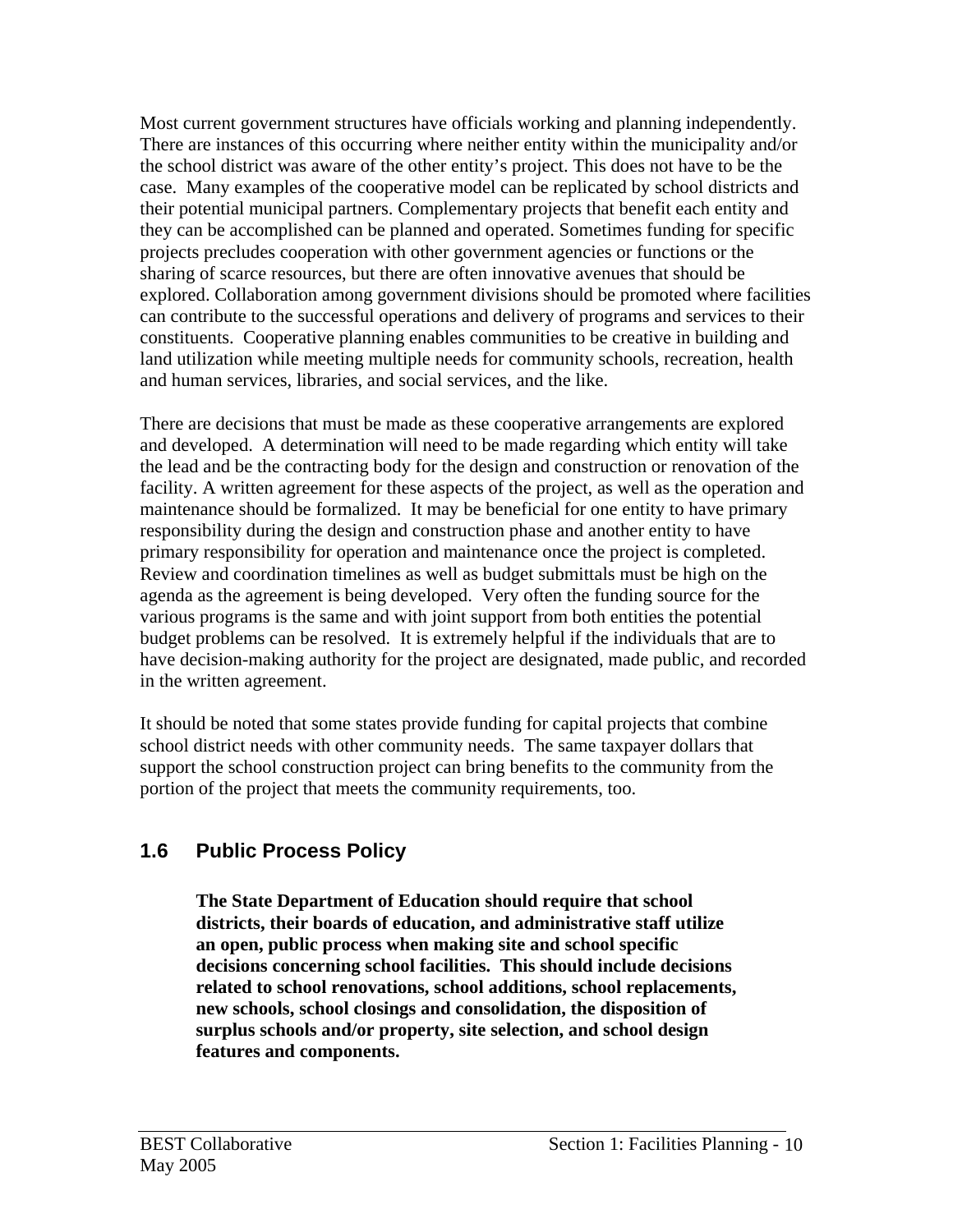Proposals or plans for changes to programs, services, and/or projects that affect a neighborhood and its families can either be disruptive and upsetting or a source of community pride and cohesion. Perhaps no planning example is more demonstrative of this than school facility planning.

School facilities are a public asset to communities and neighborhoods. As well as offering educational programs and services, they are often landmarks with historical and architectural value. The local school community and neighborhood have a vested interest in decisions made about their school.

In addition, public support is easier if the public is well informed and brought along as the options are considered and the eventual decisions are made in public with a rationale and documentation of public participation in the process. Parents and neighbors alike have strong beliefs regarding the site, design, programs, and amenities for public school facilities in their community. They have a special perspective that comes from first-hand knowledge of the students, the school facility, the neighborhood, and the school's place in the larger community. They also know the needs and aspirations of the students and the community. If included in the planning process, these stakeholders can relate this important information to the planners.

An open community process is especially important when school redistricting, school consolidation and/or school closures are discussed. The possible shifting of students to another school or the removal of a school building that has served the community will bring parents and citizens together with high levels of interest and concern. This could include their concern for the impact on their students as well as the impact on their property values. The school district should examine and include in its analysis, in addition to the fiscal impact, the impact on (a) the educational programs and services, (b) the students, teachers, and parents, (c) the neighborhood and the community, including the business community, and (d) other agencies and entities.

## **1.7 Technical Assistance Policy**

**The State Department of Education should provide technical assistance to school districts in developing plans and implementation procedures and processes to effectively and efficiently plan, design, construct, operate, and maintain the public school sites and buildings within their jurisdiction and sphere of responsibility.** 

Most schools districts have not engaged in the comprehensive planning processes outlined above. As a result, these districts would benefit greatly from technical assistance provided by the staff of the state department of education or outside consultants (directly under the guidance and supervision of the department) on a wide variety of subjects, specifically the implementation of the policies recommended above.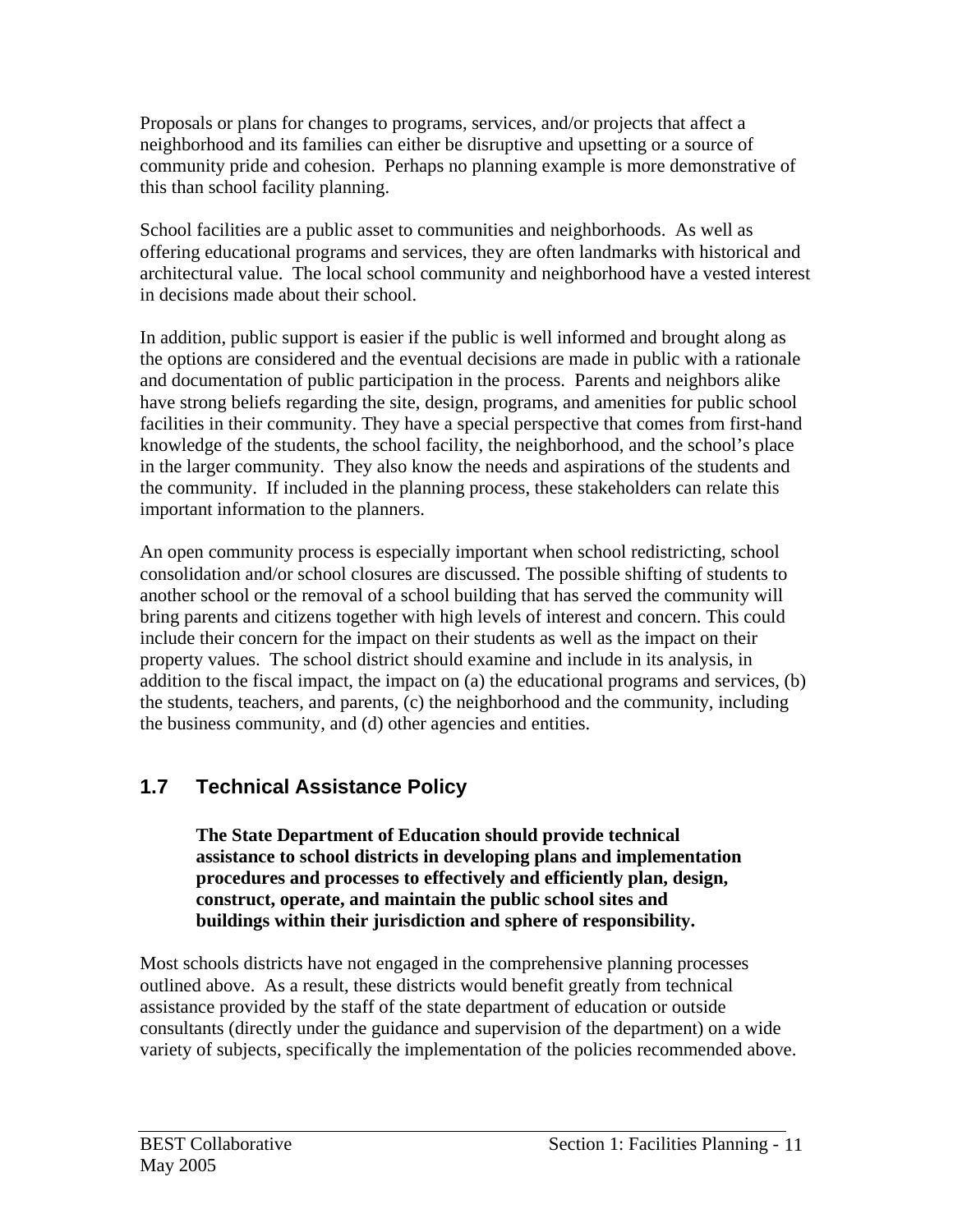Some districts are very small and do not have staff with the expertise or experience to undertake these activities without some outside assistance. The staff of the district may also be embarking on a project that is new to them and might be able to avoid potential pitfalls with guidance and assistance from a third party. Even larger districts may not have the proper staffing to undertake some extensive or diverse projects that have not been accomplished by them in the past.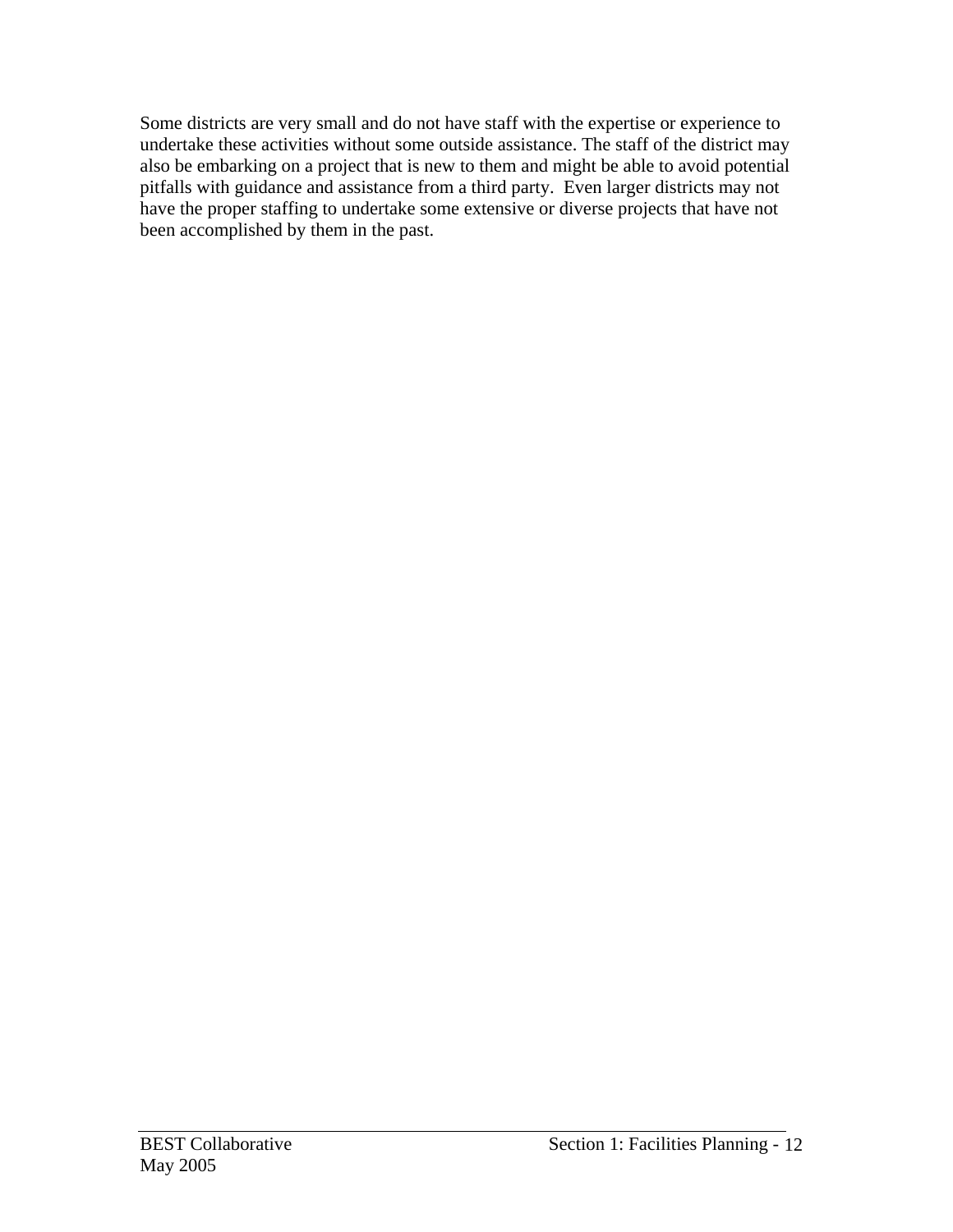### *Public School Facilities Planning Policies Resources & Best Practices*

#### **1.1 Educational Facilities Master Plans**

#### a. State Example: *West Virginia*

The West Virginia School Building Authority has required, since 1990, that each school district have a Comprehensive Educational Facility plan. Each county is required to have access to an architect and a Recognized Educational Facility Professional, and must work with a local planning committee. The goal is to accurately reflect the condition and need of the district and its children. Annual updates are required. State funds are not allocated in the absence of such a plan.

#### http://www.wvs.state.wv.us/wvsba/MIP/mipmnpg.htm

#### b. State Example: *Maryland*

State of Maryland Public School Construction Program Administrative Procedures Guide. The state clearly defines the process for establishing and maintaining an education facilities master plan.

http://www.pscp.state.md.us/

#### **1.2 Facility Planning Coordination**

#### a. Example: *Proposed National Standard*

Growing Smart Legislative Guidebook, 2002 Edition published by the American Planning Association; Sections 6-202 and 7-201, 202

#### **1.3 Comprehensive Maintenance Plans**

#### a. State Example: *Maryland*

The state directs counties to determine the capacity of each school looking forward five years. As a result the county will know the projected student enrollment and be able to assess facility needs. This information is required to plan for new school facilities.

Maryland Senate Bill 389: http://mlis.state.md.us/1997rs/billfile/SB0389.htm

#### **1.4 Capital Improvement Plans**